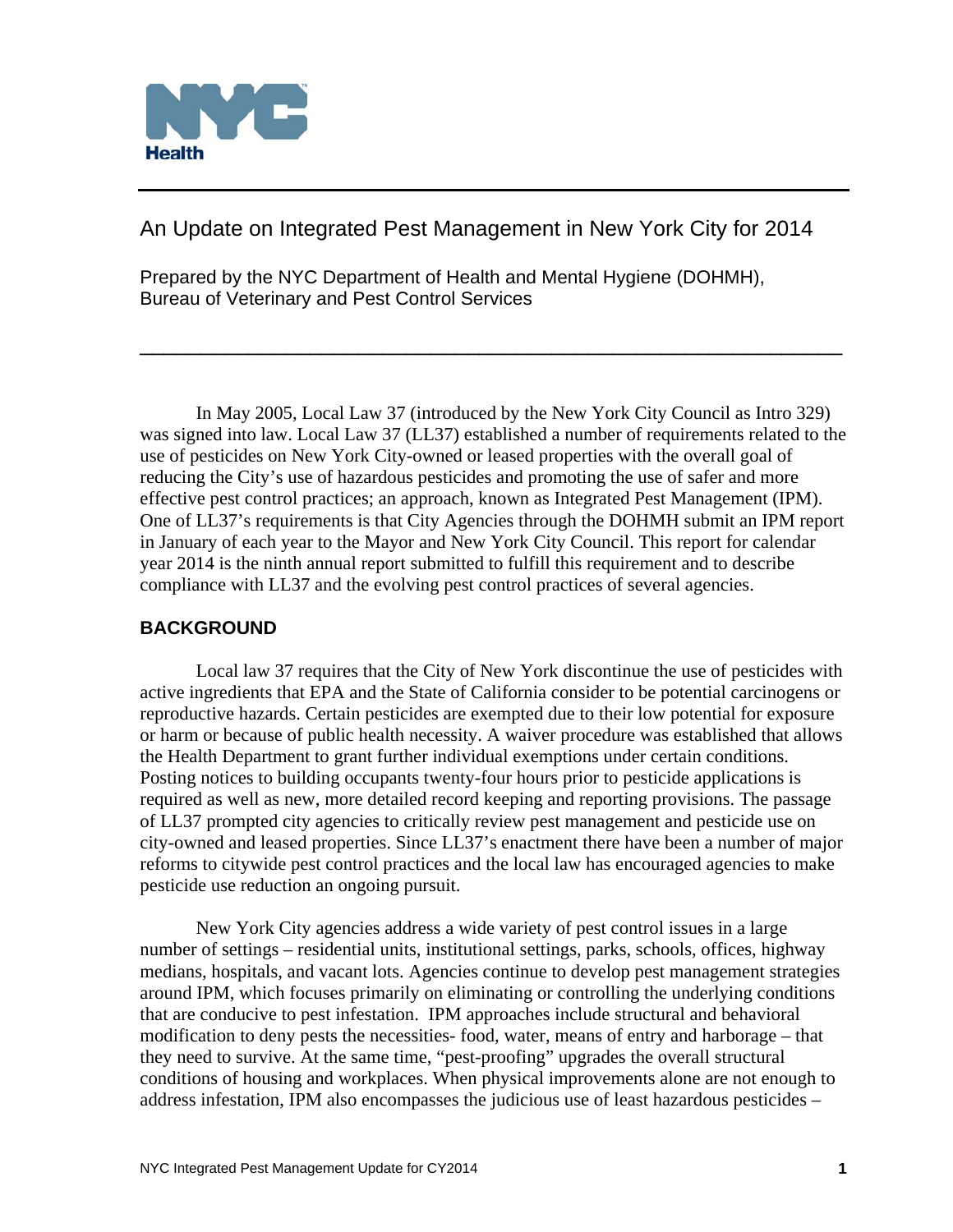such as newer gels and baits, and old standbys like boric acid deployed in new ways. IPM is both more effective and safer than pest control that relies primarily on pesticide use.

 The Health Department will continue to encourage agencies to critically examine and seek all other options prior to using pesticides, which should only be employed as a last resort.. The Health Department issues an annual report on pesticide use by city agencies every year. As IPM implementation expands, the use of hazardous pesticides should decrease.

### **IPM COORDINATION AND PESTICIDE USE MONITORING**

#### **Inter-Agency Pest Management Committee**

Local Law 37 established the Pest Management Committee (PMC) as a forum for agencies to share pest management information and strategies and to plan future reductions in pesticide use. The PMC is convened by the Health Department and meets twice a year. This group, which is made up of representatives from more than 15 municipal agencies and public authorities, serves as the city's pesticide and pest management advisory committee.

 In 2014 emphasis continued to be placed on providing guidance to agencies on how to better respond to pest complaints by utilizing established pest management protocols and working more closely with the citywide integrated pest management contractor. The PMC will continue to assess ways to reduce pesticide exposures and to better communicate with employees and the general public about safe and effective pest control.

#### **Agency Pesticide Use Reporting**

Local Law 54 (LL54) of 2007 requires agencies to report their pesticide use to the Health Department to enable the Department to issue a summary report to the City Council by May of each year for pesticides used in the previous calendar year. The New York City Pesticide Use Reporting System (NYCPURS), created by the Health Department, has been used by agencies to facilitate this process. For 2014, 28 agencies reported pesticide use data electronically, an increase from the three in 2006 when we began collecting data. The Department will continue to provide guidance to agencies and their contractors for electronic submission of pesticide use data. In May 2014, the Department issued, in accordance with LL54 of 2007, the seventh public report quantifying municipal agency pesticide use covering calendar year 2013.

#### **LL37 Waiver Review Committee**

 The Waiver Review Committee evaluates city agency requests for exemptions from pesticide prohibitions. The committee consists of individuals from across the Health Department, including licensed exterminators, health educators, environmental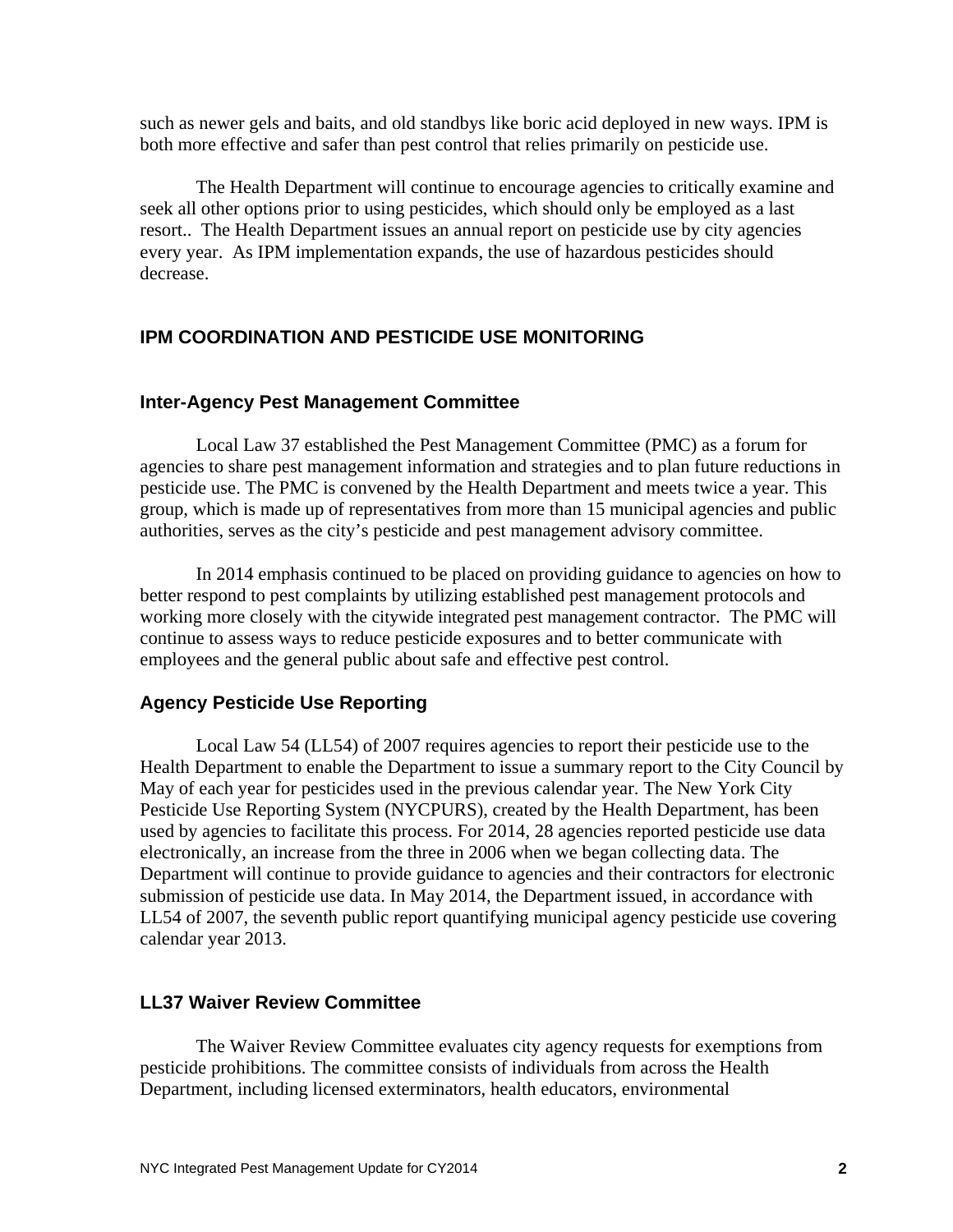epidemiologists, risk assessors, and entomologists. Each person is trained in IPM principles and practices and on the requirements of LL37.

 In 2014, one new waiver request and eight waiver renewals were granted as well as the renewal of a blanket waiver for baits and gels containing the prohibited active ingredients fipronil and hydramethylnon for the coming year. These gel insecticide baits are non-volatile and are more targeted than broad application pesticides. They contain some of the same active ingredients and work in a similar manner to already exempted containerized insect baits, and in the right circumstances they can be used in a manner that limits the likelihood of human exposure, consistent with the principles of IPM. A list of waivers granted through 2014 is available on our website (http://nyc.gov/health/ll37).

#### **IPM Training and Education offered by the Department of Health**

 The Department of Health and Mental Hygiene offers a wide array of free IPM training to other city agencies and to the public. Within the Bureau of Veterinary and Pest Control Services, both the Pest Control Services (PCS) program and the Office of Vector Surveillance and Control (OVSC) offered numerous training events throughout 2014 as follows:

PCS offers free training on rodent prevention to city agencies, community boards and organizations, day cares, neighborhood associations, community gardens and Business Improvement Districts. In 2014, twenty half-day training events were conducted with over 300 total participants, mostly representing homeowners, multi-family buildings, neighborhood organizations, urban gardeners and composters, and city agencies. Over 115 rodent-resistant trash cans were distributed to training participants in the community as incentives for attending the training. The intensive 3-day Rodent Control Academy conducted two training events in 2014 with 97 attendees representing city agencies such as NYCHA, DOHMH, DOE, Parks, MTA, DCAS and DHS.

In 2014, PCS partnered with the New York City Housing Authority (NYCHA) to offer two two-day Rodent control academies to address rodent issues typically associated with large-scale housing authority apartment complexes (exterior rats; interior mice). A strong emphasis was placed on maximizing IPM tools and techniques for both species of rodent pests (sanitation tips for dumpsters and new exclusion approaches for basements) and updates were provided on the latest technology in tamper-resistant bait stations and safe burrow baiting operations that are critical to public housing environments. PCS continues the partnership with NYCHA's Resident Engagement Department to offer training to resident green committees on rat prevention in community gardens. In this new program, residents, NYCHA gardening consultants, green committees and NYCHA pest control staff come together to discuss rat prevention for their housing development.

### **IPM Training**

The Office of Vector Surveillance and Control (OVSC) provides classroom and field training to exterminators and other employees who are involved with mosquito control in the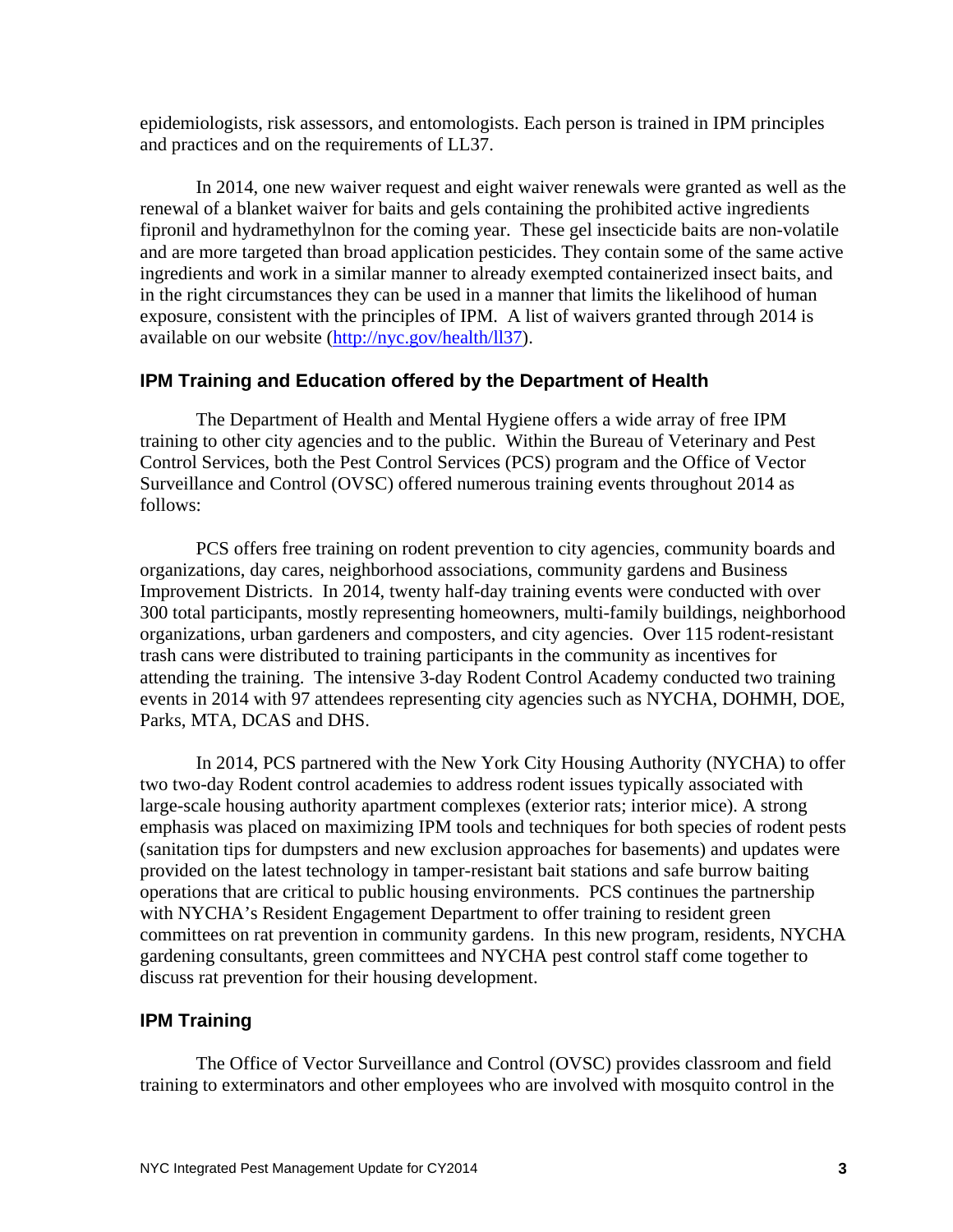City. The following courses are repeatedly offered at the beginning of mosquito season (April  $-$  May):

- 1. Integrated Mosquito Management in New York City
- 2. Larval Mosquito Control (including calibration of backpack larvicide applicator)
- 3. Adult Mosquito Control (including calibration of truck-mounted sprayer)
- 4. Safety and Health Training for Field Staff
- 5. Mosquito Surveillance larval dipping and adult trapping

In 2014, these trainings were provided to 112 participants from five city agencies and the New York State Department of Environmental Conservation.

OVSC has implemented proactive training for preventing and dealing with bed bugs in the home, office and field. The primary focus of this effort is to train staff. Better education about bed bugs reduces the concern and stress regarding the risk of getting bed bugs. Bed bugs are a very emotional issue, more so than other more serious pests such as mosquitoes, ticks, rodents, cockroaches and flies.

OVSC conducted IPM training for ticks and honeybees in addition to pesticide registration, labeling, and material safety data sheets. These trainings included 4 presentations to 93 individuals.

Ticks are a significant public health concern because of the dangerous diseases they can transmit including Lyme disease, babesiosis, and Rocky Mountain spotted fever Education is necessary to help persons avoid ticks and understand how to prevent the diseases that ticks transmit. Two tick IPM presentations were provided to 56 individuals.

Honeybees are vital to food and flower production because of their important function in pollination and their production of honey. Beekeeping is legal in New York City, but if not properly handled or wild, beehives can be a problem. It is important for OVSC staff and others to know and understand honeybees and proper beekeeping. One honeybee IPM presentation to 23 individuals was provided.

 Knowing and understanding pesticide registration, labeling, and material safety data sheets are vital to a successful IPM program. One IPM training was provided to better educate staff about the registration process, the anatomy of a pesticide label, the importance of each part and the bases, and how to read and understand a MSDS. One training session was provided with a total of 14attendees.

#### **Information Dissemination**

The NYC Bed Bug Web Portal (www.nyc.gov/bedbugs) provides easily accessible information about bed bugs to the public and links to other useful websites. A variety of guidance documents are available which enable residents, businesses, and institutions to anticipate, discover, and respond rapidly and safely to the presence of bed bugs.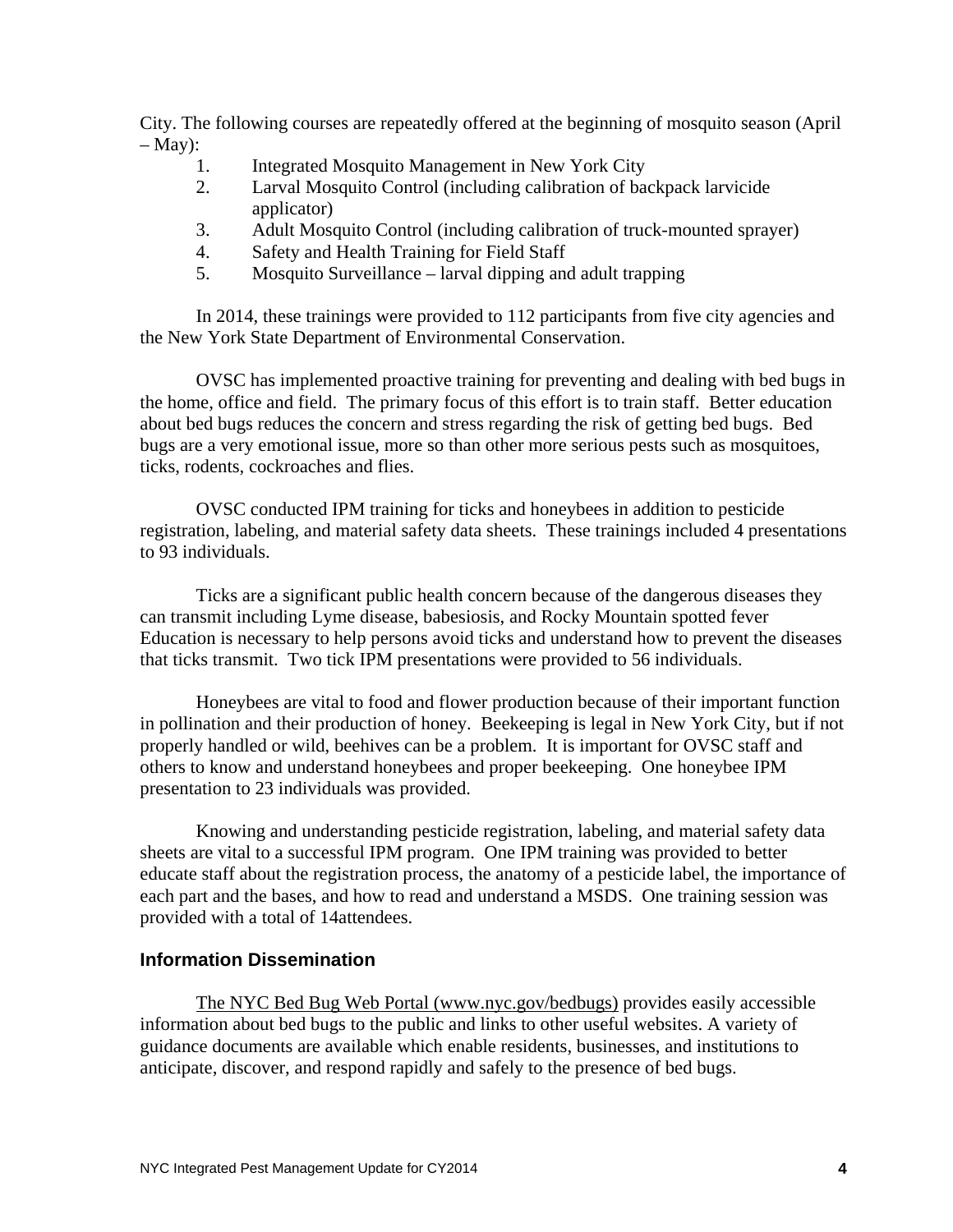The Rat Information Portal (RIP) (http://nyc.gov/rats) provides access to detailed information on rat management for tenants, property owners, pest management professionals, community organizations, and policymakers. Resources for communities and businesses on rat management are updated annually to reflect new knowledge and practices.

The Health Department's NYC Environment and Health Data Portal (www.nyc.gov/health/trackingportal) allows the public to explore neighborhood-level data on a variety of public health topics including pests and pesticide use in NYC. The portal can be used to create reports, tables, charts, and maps of the prevalence of cockroaches or bed bugs in the home, mice or rats inside or outside the home, personal use of pesticides, and the frequency with which a pest control professional visits the home.

## **OFFICE OF PEST CONTROL SERVICES**

 Pest Control Services (PCS) conducts rodent management activities throughout the five boroughs of NYC. In 2014, PCS performed over 98,000 initial rodent inspections in response to complaints and through the proactive neighborhood-based 'indexing' program in Manhattan, the Bronx, Queens and Brooklyn. Over 22,000 orders to abate rat activity were mailed to property owners along with brochures on "Preventing Rats Safely." Almost 10,000 violations were issued to private property owners that failed to abate rats and the conditions conducive to rats. In addition, 1,177 city agency referrals were sent to agencies that had either rat activity or conditions conducive to rats on their property. In 2015 the proactive rat indexing initiative will continue in areas of the Bronx, Manhattan, Brooklyn and Queens with the goal of reducing rats in every neighborhood indexed.

In 2014 PCS received funding for a pilot program addressing recalcitrant rat infestation in select neighborhoods of Manhattan and the Bronx, such as improper garbage management or severely infested sewers or parks. This holistic, neighborhood based strategy for rat management is being implemented in the East Village, Manhattan Valley, and East Harlem neighborhoods of Manhattan and in the Grand Concourse, Mount Hope, and Belmont sections of the Bronx. The pilot was given the name "Attacking Rat Reservoirs" and preliminary results indicate that the program has been successful in reducing rat activity in the pilot neighborhoods.

## **Intra-agency Rat Management Collaborations**

The Rodent Task Force (RTF) continued to meet in 2014 with representation from the Health Department, Homeless Services, DCAS, HPD, NYCHA, Department of Sanitation, the MTA, the Parks Department, and the Department of Education. A number of inter-agency rat management collaborations were launched out of DOHMH's Pest Control Services Program and the RTF including:

**DOHMH's Pest Control Services** and the **Department of Citywide Administrative Services (DCAS)** continued to work with the RTF to install a Roll-off trash compactor (ROTC) at 100 Centre Street. By installing a ROTC, garbage produced by 100 Centre and other nearby city owned and occupied buildings would be containerized rather than sitting on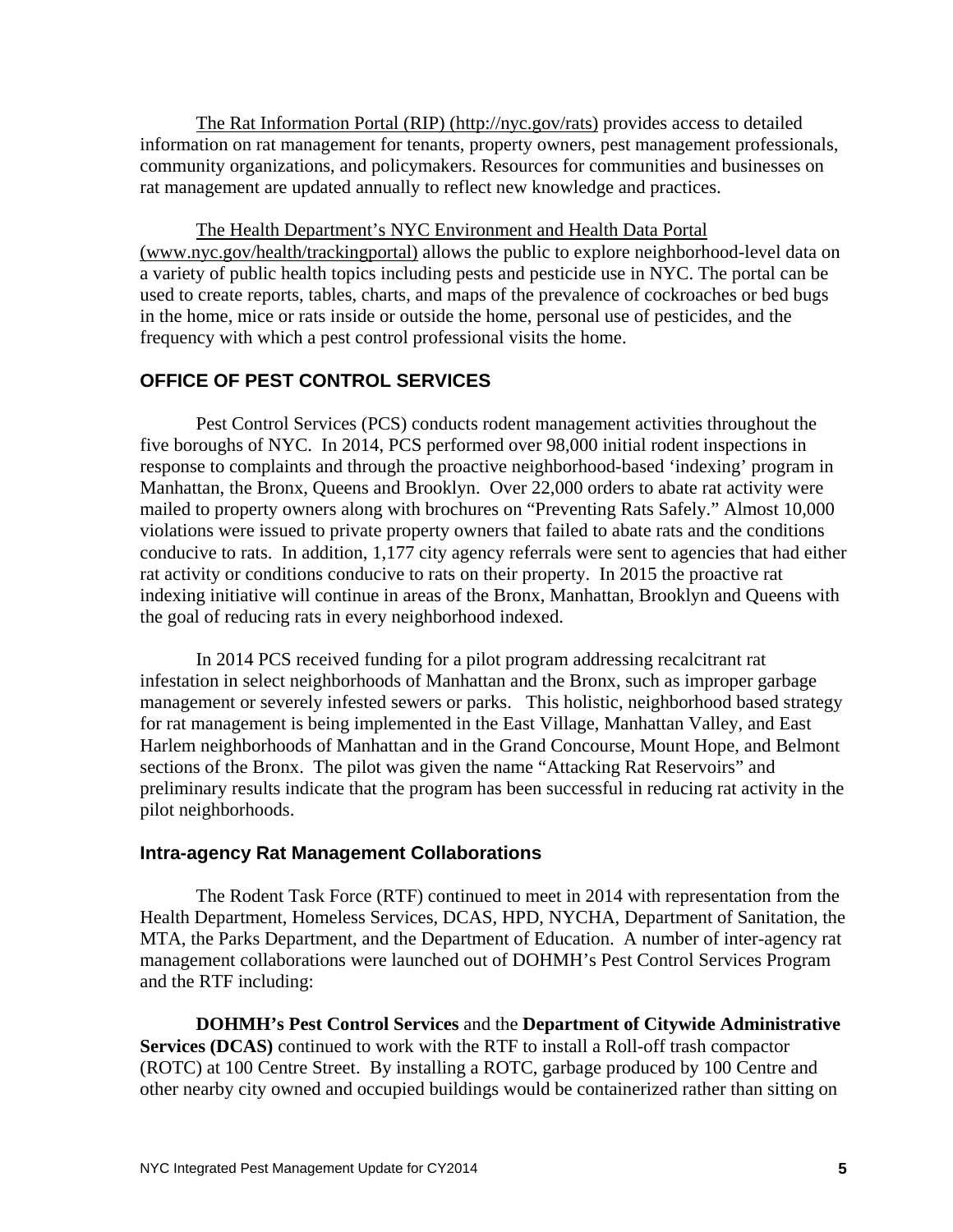the curb attracting and feeding rats. The project was transferred to the Department of Design and Construction (DDC) and construction is expected to begin in 2015. Upon completion of the project, DCAS expects a significant reduction in the rodent population surrounding the ROTC as trash will no longer be placed in bags on the sidewalk.

In 2014, this group was also able to gain approval for the installation of a ROTC at City Hall. In April 2015, DCAS will replace the existing compacting container at City Hall Park with a new rodent proof Marathon Signature Series container. DCAS purchased the container because of a persistent rodent population in the park and around 52 Chambers and City Hall. After inspection, DCAS, with assistance from DSNY and DOHMH, determined that the rodent population was supported by the existing container, which was over ten years old, did not properly secure the trash, and was no longer rodent resistant. DCAS anticipates little to no rodents in City Hall Park this summer and thereafter.

**Department of Parks and Recreation (DPR)** and Department of Health's Pest Control Services (PCS) program have an ongoing collaboration to remediate rat conditions in NYC parks, green streets and tree pits. PCS has been proactively inspecting and treating a number of DPR properties in the Rat Reservoir Pilot areas in the East Village, Manhattan Valley, East Harlem, and in the Grand Concourse, Mount Hope, and Belmont sections of the Bronx. The Rat Reservoir Pilot neighborhoods also encompass 50 Green Thumb gardens. DOHMH and DPR/Green Thumb have worked together to train community gardeners and green thumb staff and gain access to these gardens for joint inspection and treatment when necessary.

PCS is partnering with the **Metropolitan Transportation Authority (MTA)** Maintenance of Way/Infrastructure Division and the MTA Strategic Initiatives Division on an on-going pilot IPM Project to reduce rats in MTA's refuse rooms. By using new door sweep technology, maintenance repairs, and replacement of refuse room doors and penetrations, the MTA is better able to deny rats food. The IPM pilot involves approximately 30 subway stations. The worst infested stations have been addressed first but the project will eventually include all stations. Currently, about 11 stations have implemented the DOHMHrecommended IPM plan. Thus far, three of the worst stations have been made 100% rat free via IPM recommendations and the intensive sealing of doors and walls. The chronically infested Grand Central Terminal Refuse Room (one of city's worst rat infested subway areas for 50+ years) is now rat-free – a major success story for the IPM project. Two other stations remain status quo.

The **Second Ave Subway Rat IPM project** remains on-going since its inception in 2007. Several area specific IPM inspections have been conducted by PCS to monitor construction stage yards for rat harborage and refuse conducive to rat populations along the 2nd Ave construction zone. Residential streets from E. 96th to 83rd are monitored for residential impact surrounding the 2nd Ave area. IPM recommendations focus on the timely removal of trash rather than ongoing use of rodenticides. As of late 2014, the Senestech Fertility Study (female rats) was ongoing.

PCS also worked with the **New York City Housing Authority's (NYCHA)** Technical Resources Unit and Cornell University's IPM Program on an IPM Refuse Room Pilot to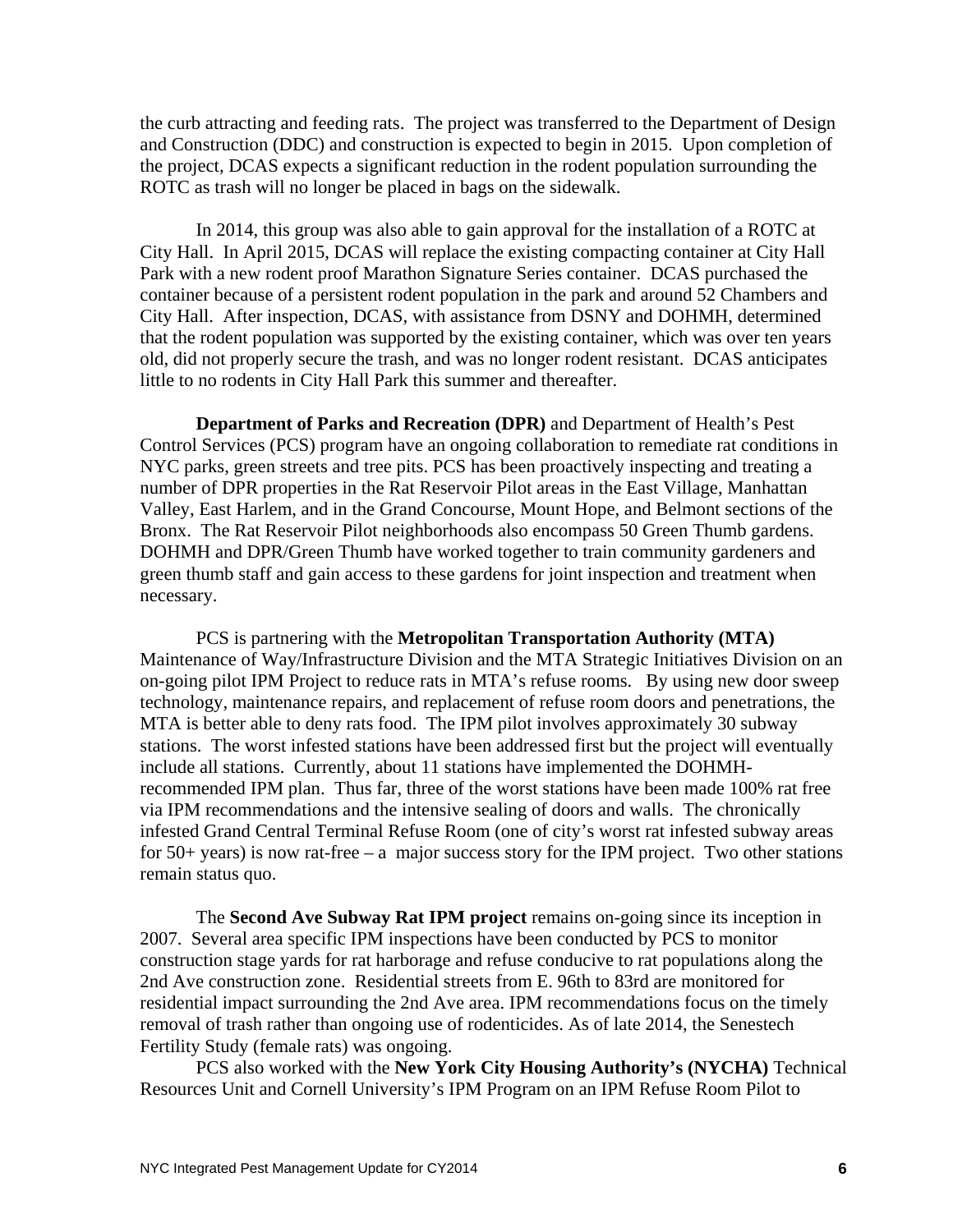address rodent reservoir issues within NYCHA housing complexes. Baruch Houses and Lillian Wald Houses were visited by Cornell University for evaluations on December 18 and 19th, 2014 to estimate the amount of pest proofing and doors needed. Overhead repairs within refuse rooms may be more of a priority than the doors as mice and rats are accessing these rooms via ceiling utility conduits.

PCS partnered with the **Administration for Children's Services (ACS)** Office of Facilities (OOF) and the **Occupational Safety and Health Administration (OSHA)** on a project to complete IPM inspections in ACS headquarters. The major emphasis in late 2014- 2015 was to provide IPM trainings to the private contractor servicing the ACS buildings with a focus on applying baits to office buildings. Complete IPM inspections were conducted in 2014 and repeated in February of 2015 at ACS headquarters.

### **OFFICE OF VECTOR SURVEILLANCE AND CONTROL**

#### **West Nile virus Prevention and Control**

The DOHMH Office of Vector Surveillance and Control (OVSC) oversees the city's West Nile virus control program. Its goal is to prevent or reduce human cases of West Nile virus in the city. WN virus is a serious or even fatal disease. The virus is carried and spread by mosquitoes that mainly breed in stagnant water. Since its initial discovery in New York City in 1999, West Nile virus has reemerged in New York City each year during the adult mosquito season (April through October). From 1999 through 2014, a total of 317 human cases of West Nile virus, including 38 deaths, have occurred in New York City.

The prevention and control efforts of OVSC for mosquitoes and West Nile virus are based on IPM principles. Key components of the IPM program include community outreach and education, prevention (responding to standing water complaints to reduce mosquito breeding areas), surveillance, and control. Non-chemical controls are employed first, and if a chemical pesticide is used, it is the lowest toxicity pesticide that is effective on mosquitoes. OVSC routinely analyzes surveillance and control data from previous years in order to better prepare for the upcoming mosquito season.

To ensure a coordinated approach in managing mosquito-borne disease outbreaks in the city, DOHMH works closely with the following entities: New York State Departments of Health (NYSDOH), New York State Department of Environmental Conservation (NYSDEC), U.S. Centers for Disease Control and Prevention (CDC), and other state, federal, and local agencies such as the Mayor's Offices of Operations (MOO) and Environmental Coordination, the New York City Office of Emergency Management (OEM), Departments of Environmental Protection (DEP), Parks and Recreation (Parks, DPR), Sanitation (DSNY), Police (NYPD), and Citywide Administrative Services (DCAS), Information Technology and Telecommunications (DITT), and the New York City Housing Authority (NYCHA).

Additional information on New York City's WN virus IPM program can be found at http://www.nyc.gov/html/doh/html/wnv/wnvhome.shtml.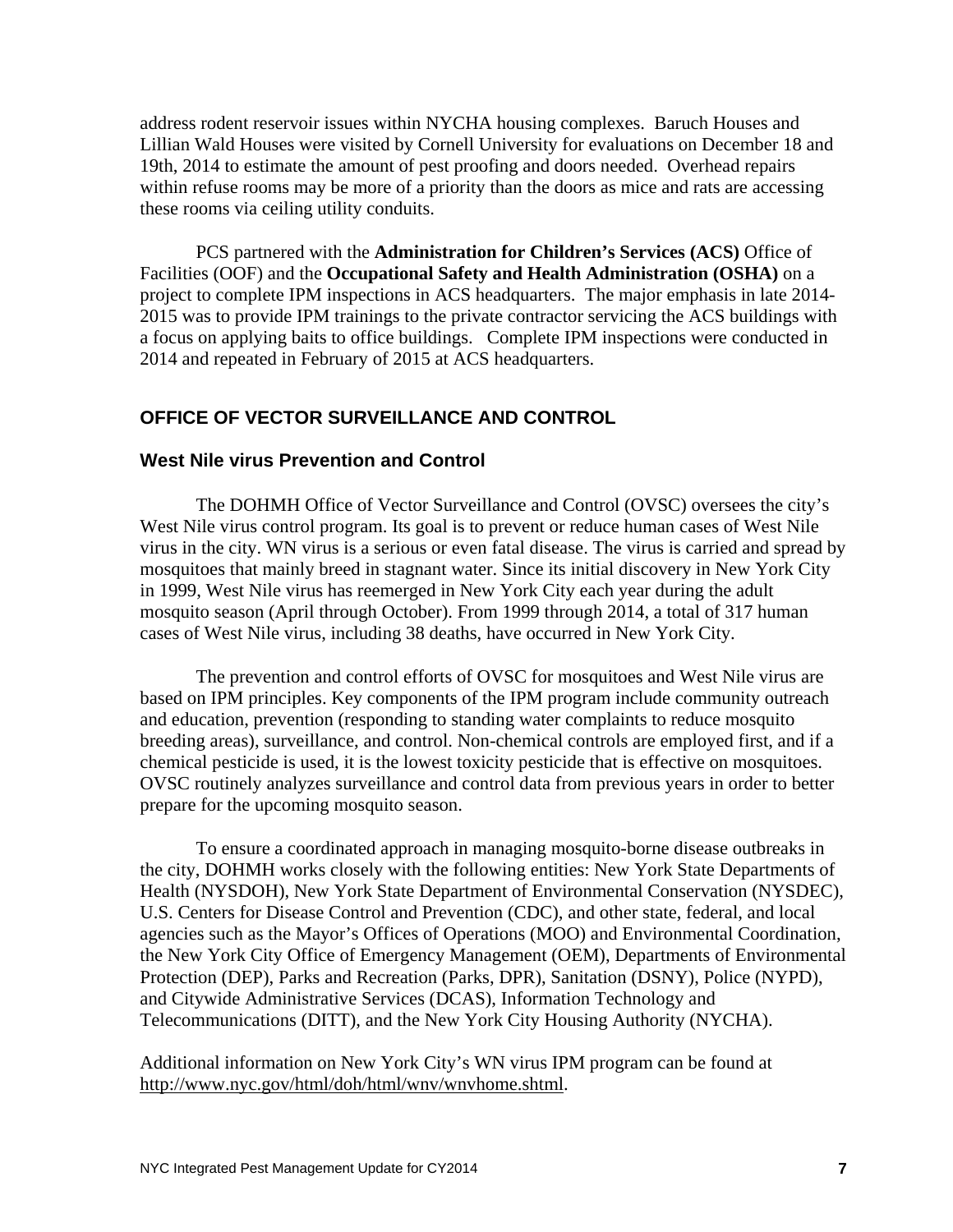## **Bed Bug Management**

In 2014, the Office of Vector Surveillance and Control (OVSC) provided bed bug identification to city agencies, advice and assistance in the mitigation of bed bugs in city agency offices, and training to prevent and deal with bed bugs in the home, office and field. OVSC identifies specimens for city agencies that are suspected to be bed bugs. The specimen or photo of the specimen is submitted to OVSC, and following identification, the submitting agency is notified with the result. A specimen or photo of the specimen is submitted to OVSC and is identified. The submitting agency is notified of the determination. About 66% of the specimens submitted are confirmed as bed bugs. The following table provides details of the specimens submitted in 2014. During this time, 267 specimens were submitted and 175 were confirmed as bed bugs. The identification result(s) are transmitted to the submitter usually within an hour of receipt of the specimen.

OVSC works on an "as needed basis," with city agencies to assist them in dealing with the presence of a confirmed bed bug(s). Involvement normally includes meeting with key agency staff and the pest management profession to determine the area of the office to address, best practices for mitigation, and if a pesticide is justified, the selection of that pesticide to insure that it is efficacious and is compliant with LL37. OVSC also meets with agency staff to discuss the situation and how it is being handled.

# **HEALTHY HOMES PROGRAM**

DOHMH's Healthy Homes Program in the Bureau of Environmental Disease and Injury Prevention worked on a number of IPM initiatives throughout 2014. An ongoing collaboration with the Department of Housing Preservation and Development (HPD) on the Alternative Enforcement Program was designed to address NYC buildings that have several outstanding violations. DOHMH provides educational materials, information on the best practices to address pest problems using IPM, and technical support by reviewing submitted AEP IPM plans. The Healthy Homes Program also works with affordable housing on a green and healthy homes initiative known as "Two Shades of Green" in which IPM promotion is a key focus area. Technical support and training is provided to community development corporations to assist them with incorporating IPM into the general maintenance plan as well as any rehab opportunities they may be planning. Finally, this program works with the Bureau of Environmental Surveillance and Policy to oversee the IPM and pest study in the homes of children with uncontrolled asthma.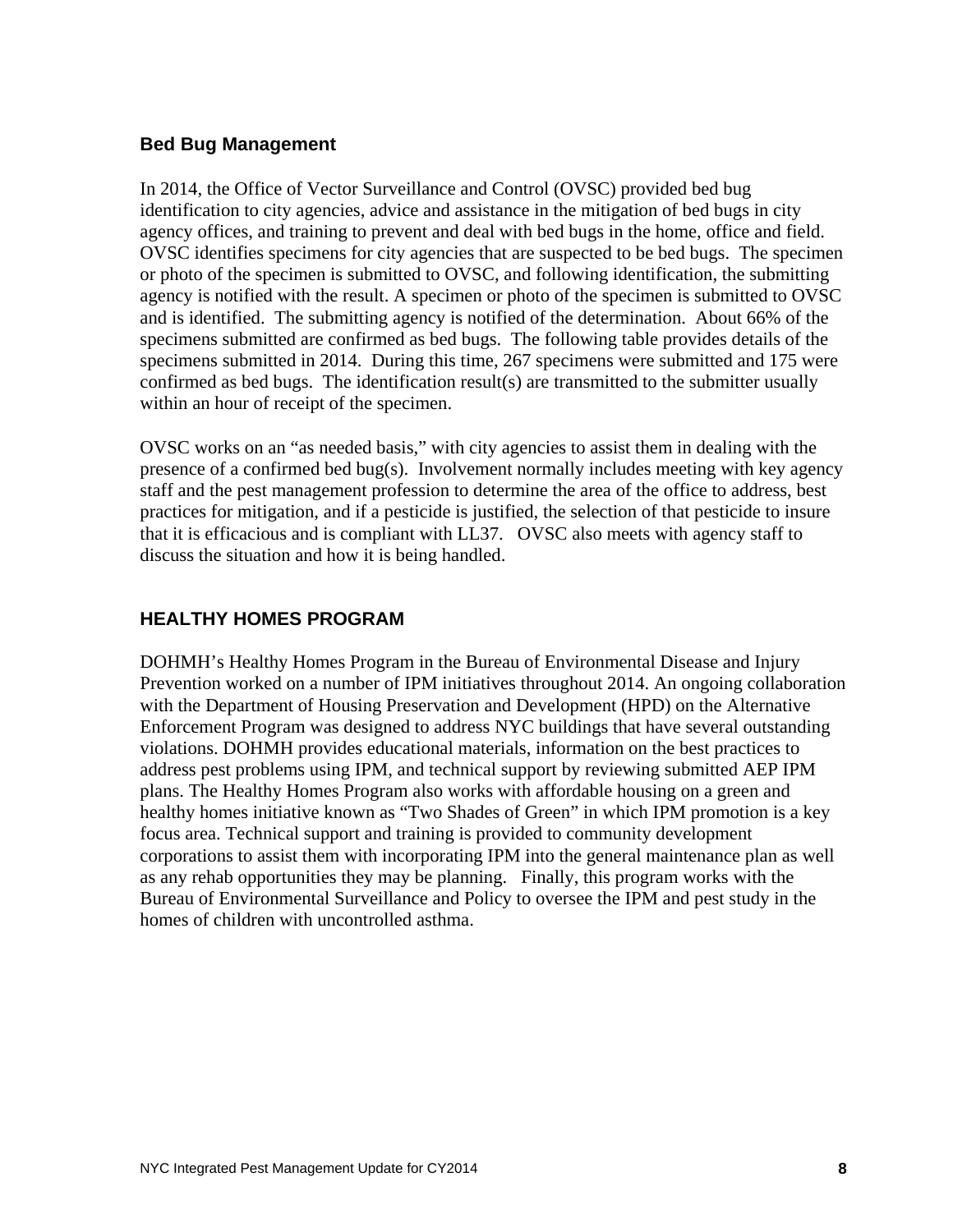### **AGENCY IPM REPORTS**

#### **Department of Citywide Administrative Services (DCAS)**

In June of 2012, DCAS launched a citywide IPM contract with Verrazano to service the DCAS's 55 facilities. DCAS has also been implementing IPM practices throughout all five boroughs. Building Services Maintenance staff is an integral part of this effort; they have closed many of the entry points in their buildings, as well as the many areas that are under construction.

### **Department of Education (DOE)**

 The Department of Education has been working with schools to reinforce IPM procedures to remediate rats on school properties. DOE provided over 1,200 exterior inspections to schools that have high rodent activity and worked with sanitation to discard the school's refuse as close to garbage pick up as possible and keeping the area where the garbage is collected as clean. In some schools, the area where the refuse is picked up by the department of sanitation was moved to a location where no visible rodents were observed. The DOE provided over 10,000 routine IPM inspections inside schools and responded to over 700 emergency requests by school personnel.

 In 2014 the DOE received and identified over 2,500 insect specimens and provided remediation in over 2,300 schools citywide. The DOE is currently using a database to manage all of its IPM and Bed Bug contracts. The DOE employs a combination of internal city employees and private companies for pest management services including Verrazano, Superior Pest Elimination, and Guardian.

## **Central Park Conservancy (CPC)**

The CPC continues to implement a park-wide IPM program for its grounds and facilities. For CPC's rodent IPM strategy the focus is on trash management and sanitation practices to limit food reserves. CPC focuses on a program to place receptacles in strategic locations, which decreased rodent activity at most receptacle locations but increased rodent activity at some centralized pickup locations. CPC also employs extensive trimming and clearing of vegetation to disrupt harborage sites. The CPC continued the use of mint scented bags during 2014 with mixed results. There are 50 monitoring/trapping stations throughout the park. In 2014, a total of 635 rodents were trapped . The park staff has made the transition to burrow baiting as the best management practice and used 29.06 pounds of Contrac bulk meal and 44 pounds of Contrac blox in 2014.

 For horticulture and turf care, CPC employs the use of Bioherbicides including a successful trial of ammoniated pelargonic salt-based herbicide on cobblestones, curbs, and landscapes. The Bio herbicide (Burnout II) use remains consistent at approximately 140 gallons. The use of synthetic herbicide increased from 16.4 GL (2013) to 26.2 GL (2014) due to the addition of AXXE herbicide, an EPA registered product. Subsequently, the use of

Glyphosate decreased from 16.5 GL (2013) to 2.8 GL (2014). Biofungicides used in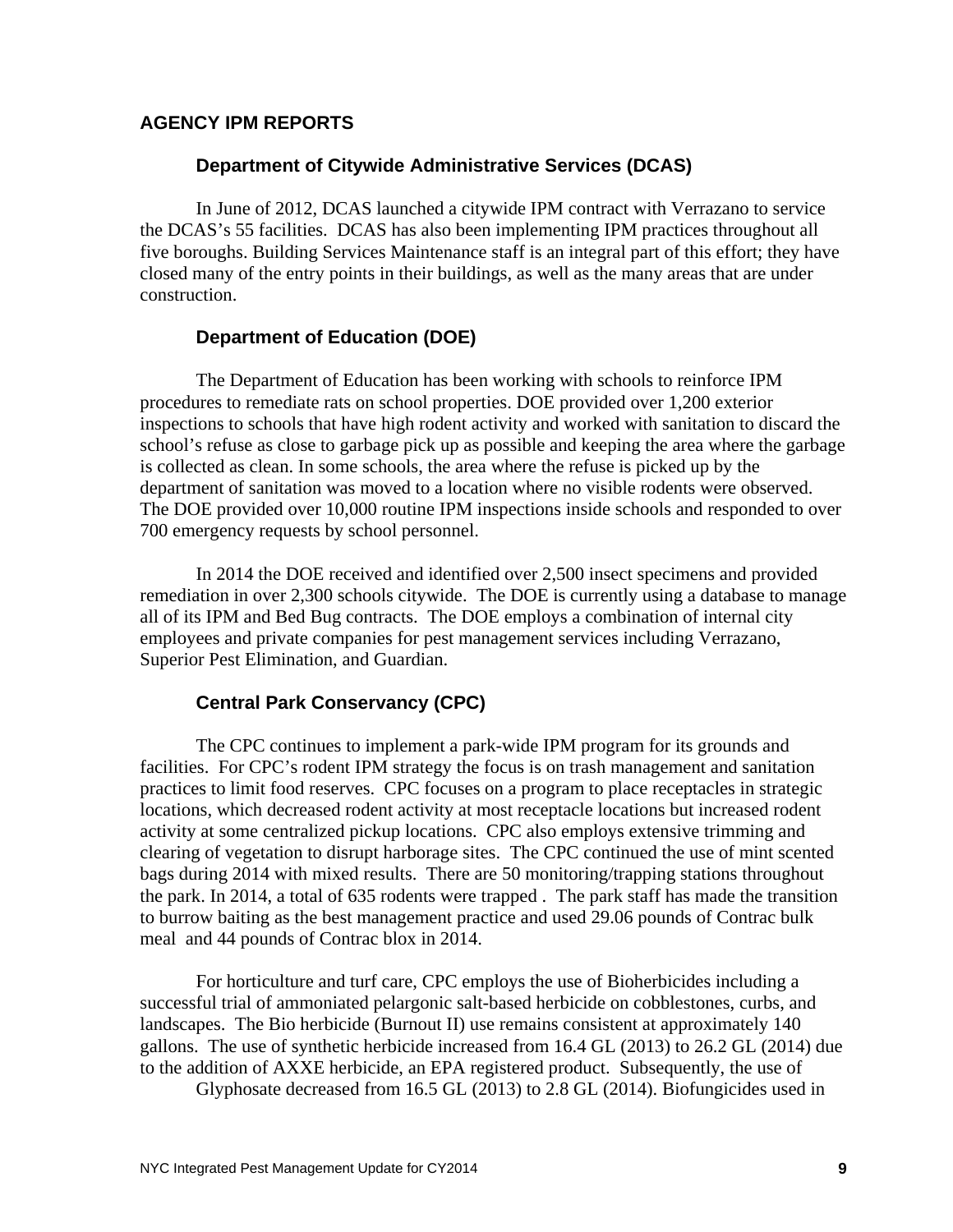2014 include roots, EcoGuard, Companion, Rhapsody, and Regalia PTO. Other Fungicides include Compass, Heritage, and Insignia SC. Bio fungicide use remains consistent at 600 GL. Synthetic fungicide remains consistent. Insecticide use remains consistent at 2.9 GL, products used includes Compost Tea, Thermx70, BlackEarth. In 2014, 950 gallons were applied to 37 acres of lawn.

#### **Department of Housing Preservation and Development (HPD)**

For the last four years HPD's Alternative Enforcement Program has required an IPM plan for properties with a vermin infestation. A template indicating steps needed for a successful IPM plan was developed jointly with the Health Department's Healthy Homes program. Both HPD and Health staff have been involved in educational sessions for owners/managing agents, pest management companies, and tenants concerning IPM.

When visiting properties owned and managed by HPD for treatment, facility managers and the HPD-contracted exterminator emphasize for all tenants the importance of cleaning and infestation stoppage methods such as filling and/or repairing cracks. HPD also employs a bed bug sniffing dog that is used to locate problems when bed bugs are reported to ensure proper control and elimination.

#### **New York City Housing Authority (NYCHA)**

NYCHA continues to promote Community Service Aids (CSAs) to Full Time Exterminators. Twelve more candidates were upgraded in 2014, making the total 58 since the beginning of the program, and increasing the number exterminators agency wide to 150. All newly appointed CSAs are required to attend a two day rodent seminar given by the Department of Health's Dr. Robert Corrigan. All that attended the class receive 12 credits to be applied to their Exterminating license. NYCHA will again treat all of its Catch Basins during the summer months with a larvicide as a West Nile Virus Preventative Measure.

 NYCHA continued its joint IPM Inspections with DOHMH in 2014 in apartments identified as having asthmatic children in an effort to provide initial IPM treatment and set up Point of Contact Appointments for follow up actions as required. The agency successfully completed 30 of these Joint Inspections in 2014.

 The agency continues to address its bed bug complaints using the recommended IPM treatment Format. Bed bugs are addressed both by in-house staff and via contractors as necessary.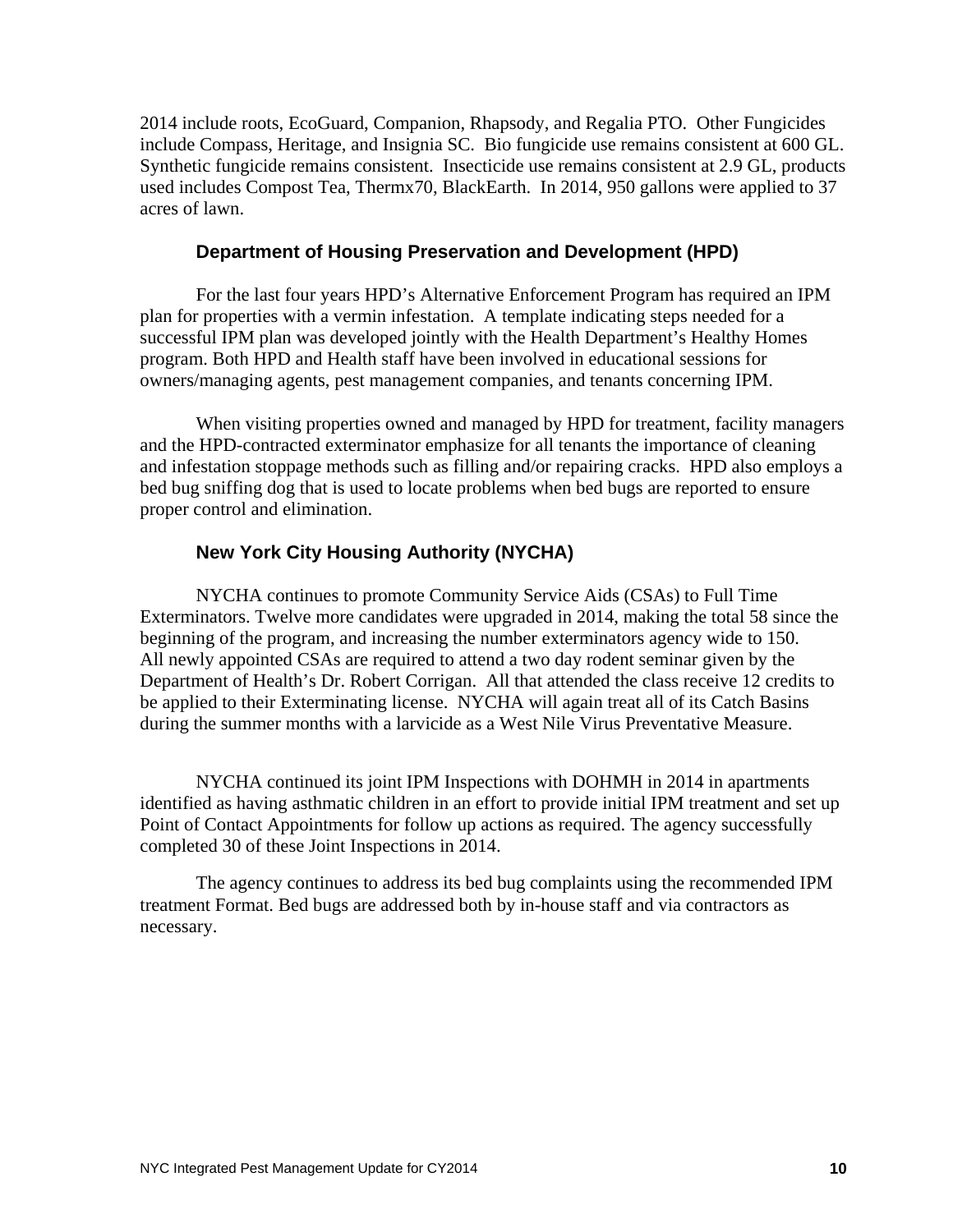#### **Department of Parks and Recreation (DPR)**

 The DPR continues to develop a weed and invasive control program. In 2014 DPR's Director of Central Horticulture met with landscape maintenance staff and weed control specialists at CPC, NYBG, and BBG to investigate IPM methodologies and their strengths and weaknesses in the larger urban landscape.

 DPR investigated glyphosate usage citywide by city agencies and other entities from 1997 through 2013. DPR concluded that overall pesticide usage has declined in the past 10 years, and glyphosate usage has remained moderate despite decreases in use of other herbicides in accordance with Local Law 37. In 2014, DPR responded to an increasing number of public inquiries about herbicide usage in city parks. In 2015, DPR will be meeting with staff across divisions who are engaged with such correspondence to ensure that we are offering a unified response to public inquiries.

 All herbicide applications are provided by in-house Pest Management Professionals (City employees). In 2014 DPR increased in-house training for DPR pesticide applicators, including classes on weed ID and control, entomology, and soil health. DPR also offered cutstump and basal bark treatment training to staff for woody and herbaceous species such as ailanthus and mugwort to reduce chemical usage and limit exposure of other plants within the treatment zone. In 2014, as in other years, the Parks Academy offered the 30-hour DEC pesticide applicator training to our staff.

 In 2015, DPR will add a horticulture coordinator to Central Horticulture staff. That individual's primary role at the outset will be to coordinate pesticide usage, training, and protocols citywide. In the meantime DPR will convene a working group of DPR staff to refine agency-wide pesticide protocols.

#### **DPR's Green Thumb/Land Restoration Project (LRP)**

 GreenThumb (GT) oversees over 1,100 community and school gardens across the City, managing them for food production, safety, green space, and more. The LRP crew handles all of the field operations for the community gardens including the IPM program (plants, insects and rats). This group works with the gardeners on site cleanliness and overall management for rodent reduction/exclusion following IPM procedures, as well as baiting when needed. Land Restoration also works with the gardens on insect ID and damage containment followed by treatment as needed. LRP also works with the gardeners on fungus control (by both spray techniques and via mechanical and cultural aspects of IPM) and weed management and poison ivy eradication. The LRP staff consists of trained and licensed applicators/technicians in multiple categories. They, along with a few of the GT staff, are also well versed in a variety of IPM methods to help the community and school gardeners manage their sites as best as possible.

As the community garden program continues to grow and expand GT will educate the gardeners in the IPM techniques applicable to their locations and enforce the practices as part of the garden licensing and registration process.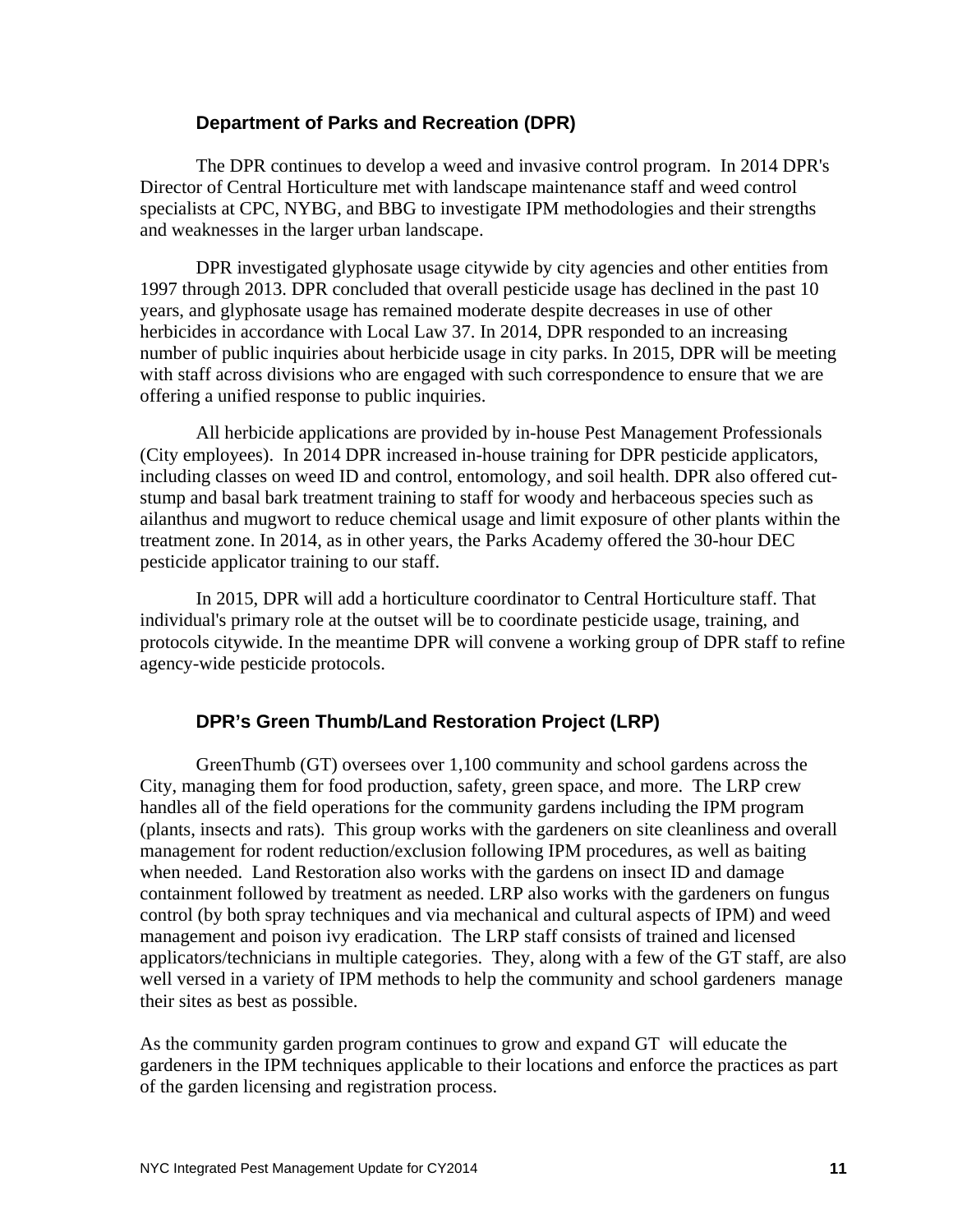# **Department of Health and Mental Hygiene, Bureau of Operations**

 District Operations has continued to implement the Division of Administration Integrated Pest Management Policy. Operations has continued the administration of bed bug protocols and in concert with the Office of Health and Safety, ensures compliance with Local Law 37 . District Ops has provided containers for the storage of garbage at various District Health Center sites to minimize providing food sources for rodents. DOHMH employs the Citywide IPM Contract (Verrazano Exterminating Corp.) Future IPM plans include the evaluation of the feasibility to expand the use of storage containers for garbage and to expand training for staff on Integrated Pest Management.

 The DOHMH's Office of Health and Safety Services (OSH) is committed to the safety and security of all employees. The use of Integrated Pest Management (TPM) is intended to provide a safe and effective method to prevent and control insects, rodents, and other pests that pose a potential hazard of injury, illness, or property damage. The Bureau of Operations has the overall responsibility for implementation of an IPM program, including the promotion of preventive measures among building occupants and notification of pest management activity.

# **Department of Environmental Protection (DEP)**

 The Bureau of Wastewater Treatment, Division of Requirement Contracts, Biosolids and Building Maintenance Contracts at DEP sits on the Inter-agency pest management committee. In 2014, DEP worked with DOH, NYS Parks, and Kingsway to proactively apply larvicides and use adulticides to minimize mosquito problems in and around the North River WPCP and the NYS Riverside Park Facility. Superior Pest Elimination, the contract exterminator, is working to proactively control spider infestations at the facilities. At DEP insects, rodents, and wildlife are also managed by Superior Pest Elimination.

# **Department of Correction (DOC)**

 DOC employs in-house Pest Management Professionals (City employees). The DOC utilizes Directive 4000R (Environmental Health: Control of Vermin/Pest) that covers how pest issues should be handled. The elements of the IPM program are included in this Directive. The agency adopted IPM a few years ago. One of the main challenges is the expectation from staff and the inmate population that unless an exterminator applies chemicals, the pest issues won't be resolved. Staff exterminators are often encouraged to treat for pests although there are no visible pest activities. The exterminators have done a good job explaining to staff and inmates that the practice is not allowed. This gives the exterminator an excellent opportunity to talk about the IPM program. The exterminators are sent to training whenever they are available. Getting staff and inmates to do their part to eliminate or reduce vermin-related problems continue to be a challenge. For example, although there areverminproof commissary buckets in the housing areas, the inmates sometimes do not store their foods in them.

 The exterminators, Public Health Sanitarians, and staff assigned to the Environmental Health Unit will continue to inform staff and inmates that applying chemicals is the last resort.